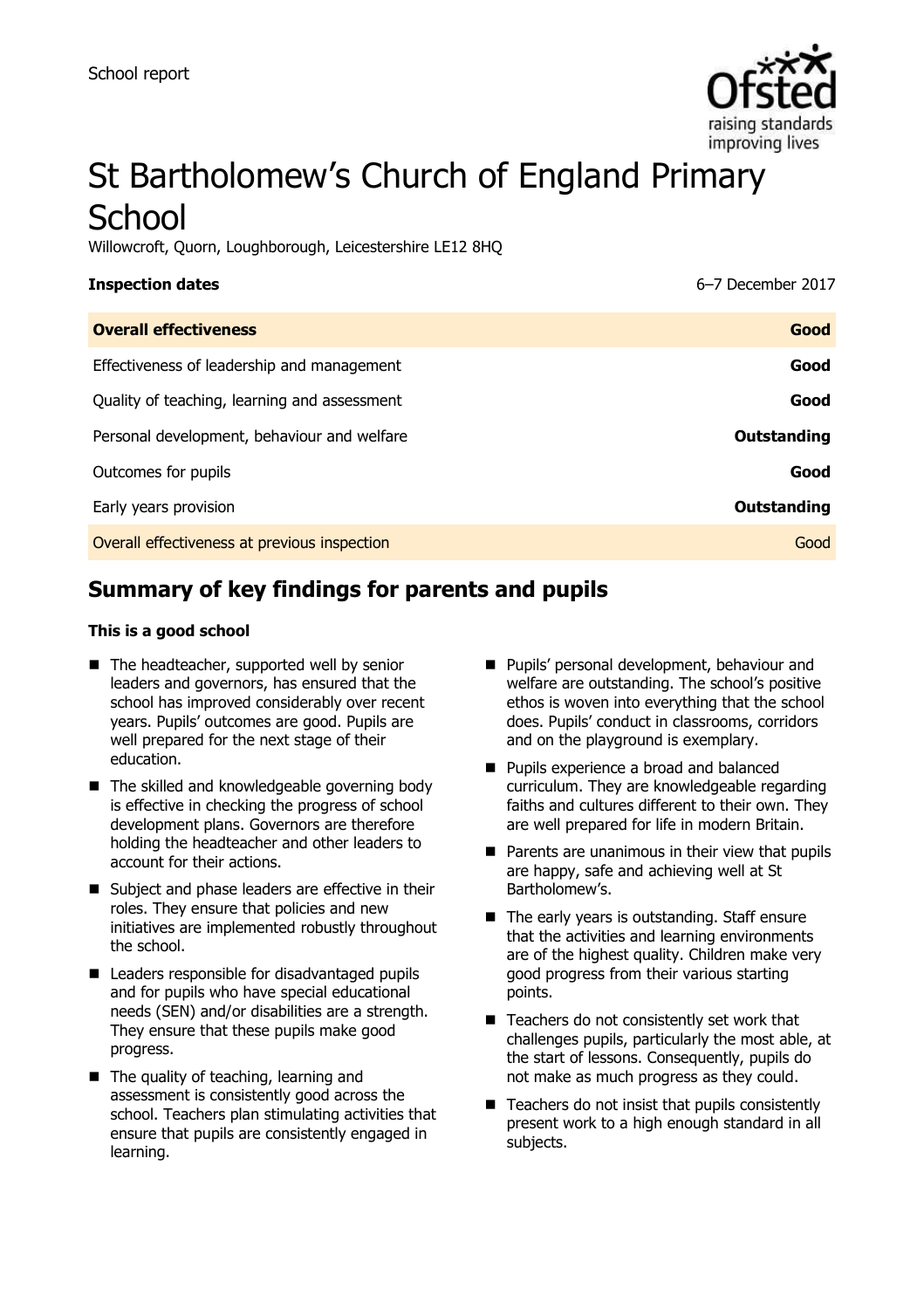

# **Full report**

### **What does the school need to do to improve further?**

- **IMPROVE the quality of teaching, learning and assessment by ensuring that:** 
	- pupils have appropriately challenging work from the start of lessons in order to deepen learning and accelerate progress in all subjects
	- pupils take pride in their work and present it to a high standard in all subjects, at all times.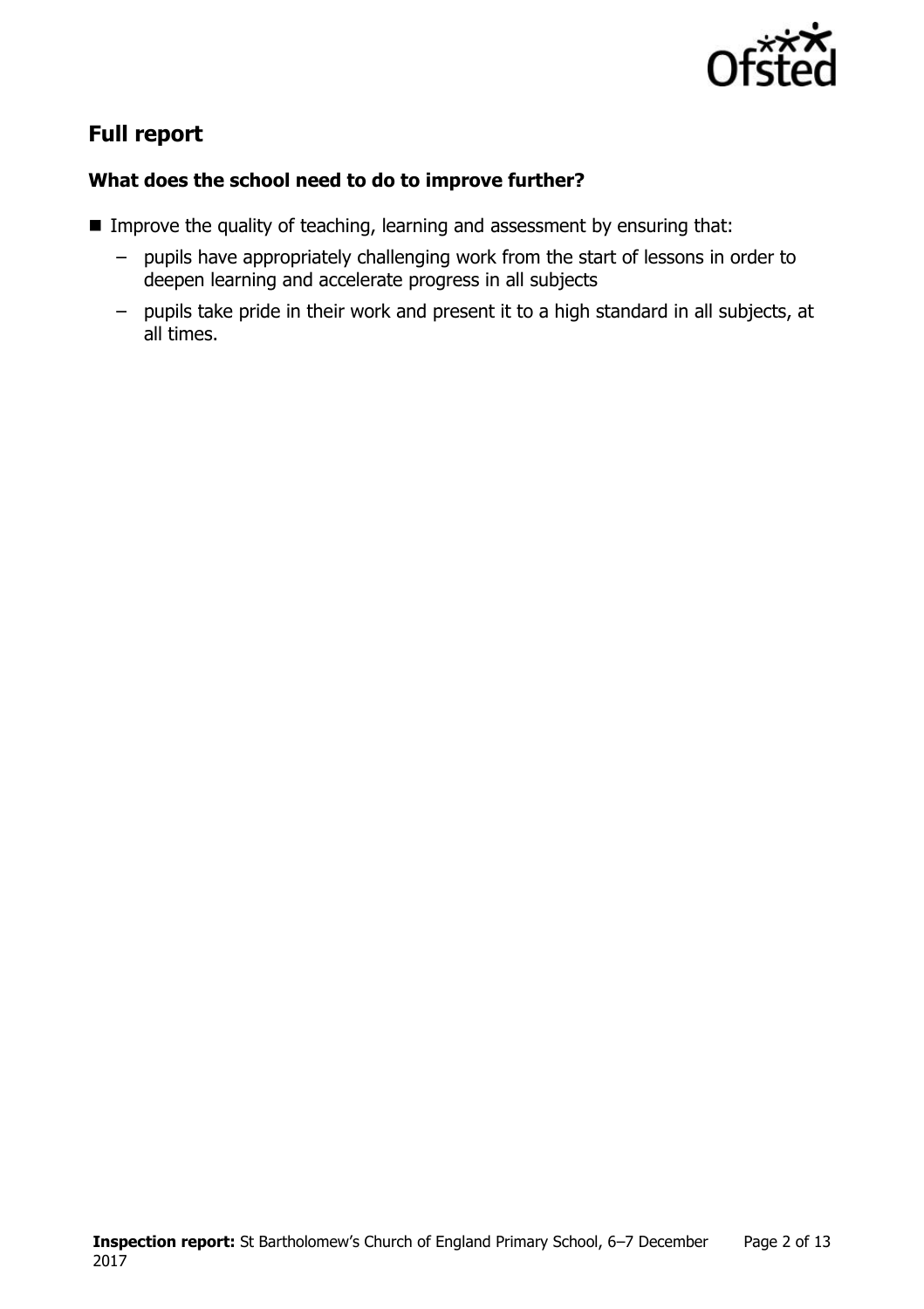

# **Inspection judgements**

#### **Effectiveness of leadership and management Good**

- The headteacher and senior leaders have brought about significant improvements to this rapidly improving school. For example, systems to monitor the quality of teaching and to track pupils' progress are rigorous and effective.
- School improvement planning is effective. Plans clearly show what actions are to be taken and by whom. Governors monitor the progress of the plans, therefore holding leaders fully to account for the actions they take.
- Leaders and governors have an accurate view of the schools' strengths and development areas. Leaders are well placed to identify and react swiftly to any future areas for development.
- Leaders have ensured that there is a broad and balanced curriculum. Pupils have frequent opportunities to deepen knowledge and skills in a wide variety of subjects. Pupils are particularly knowledgeable regarding British values, faiths, and cultures different to their own. Therefore, pupils are well prepared for life in modern Britain.
- **Phase and subject leaders are instrumental in ensuring that procedures and new** initiatives are implemented effectively. They monitor their areas of responsibility very well and ensure that all staff consistently apply school policies.
- **Performance management is used effectively. Targets are set to improve pupils'** progress, including disadvantaged pupils, in reading, writing and mathematics. Teachers are encouraged to develop themselves professionally, learn new skills and share good practice with other colleagues.
- Leaders responsible for disadvantaged pupils and pupils who have SEN and/or disabilities are effective. They understand clearly the impact that extra funding has on the progress that pupils make. The responsible governors are knowledgeable and hold leaders to account. These pupils are making good progress.
- The primary physical education (PE) and sport funding is spent effectively. The leaders have ensured that staff have received training in order to deliver high-quality PE sessions. Increasingly, pupils have had the opportunity to take part in competitions against other schools. St Bartholomew's are the current area cross-country champions and 'spirit of the games' winners.
- Staff and parents are overwhelmingly positive about all aspects of the school. The vast majority who answered Ofsted's online questionnaires stated that the school was well led and managed, that pupils were safe and making good progress.

#### **Governance of the school**

■ The experienced and appropriately trained governing body has recently completed a skills audit. This has enabled them to find suitably experienced governors from, for example, education, finance and human resources backgrounds. The governing body is therefore well placed to carry out its duties effectively.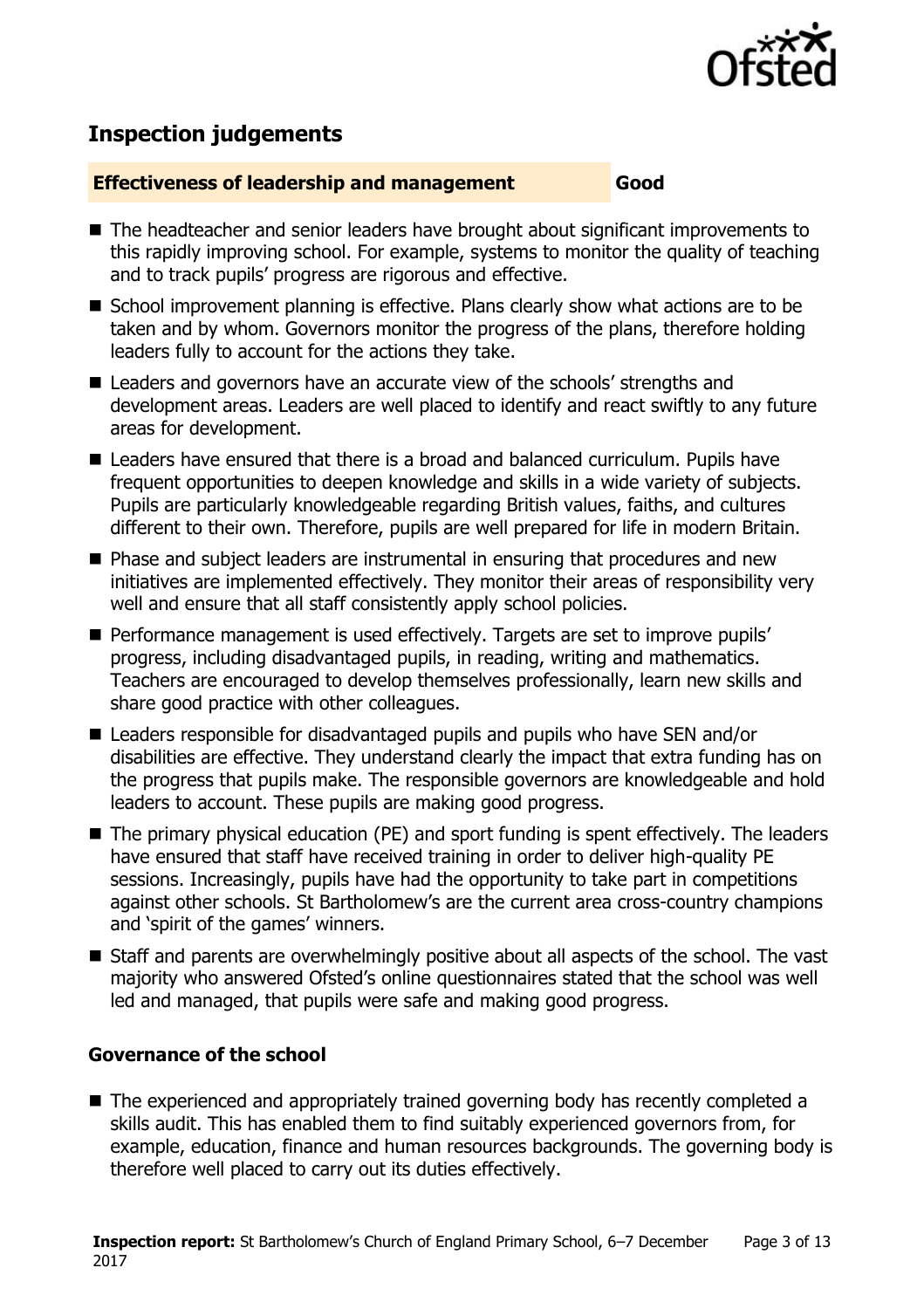

- Governors undertake a wide range of carefully timetabled monitoring activities that are linked to priorities on the school improvement plan. For example, one governor recently undertook a visit to examine the successful work undertaken to promote writing among disadvantaged boys.
- Minutes from meetings show that governors receive comprehensive information from the headteacher regarding the school and all aspects of its performance. Minutes from meetings also demonstrate that governors ask suitably challenging questions of leaders. Governors are therefore holding leaders to account for their actions.
- Governors are developing their relationships with parents by regularly attending school events such as parents' evenings. As a result, governors are able to receive direct feedback from parents regarding the school and discuss any issues that pupils may be experiencing.

### **Safeguarding**

- The arrangements for safeguarding are effective.
- Appropriate checks are made on adults before they start working or volunteering at the school. The knowledgeable staff ensure that the single central record is well maintained, monitored by a governor and updated frequently.
- The designated leads are trained well. Comprehensive records of concerns raised by staff regarding pupil welfare are recorded onto an online system. This system ensures that relevant staff are kept up to date with any further welfare concerns or if any other agencies become involved. There are timely referrals made to outside agencies should a child or family require extra support.
- All staff, including governors, have received appropriate safeguarding training. Antibullying and e-safety coordinators have been particularly proactive in ensuring that pupils are aware of how report suspected bullying and keep themselves safe when online.
- The safeguarding governor regularly undertakes a comprehensive audit to check that safeguarding procedures are followed consistently. As a result, a strong safeguarding culture is evident throughout the school.

#### **Quality of teaching, learning and assessment Good**

- Teachers plan using pupils' interests to motivate and engage them. For example, pupils in Year 5 learned through a 'Harry Potter' day during the inspection. Staff and pupils dressed up as characters from the story and pupils were developing speech and language skills through role-play activities.
- Teachers use precise questioning to address pupils' misconceptions in a wide range of subjects. For example, in Year 5 the teacher asked a pupil to explain why part of a sentence was an adverbial phrase and not an adverb. Pupils are also frequently encouraged to explain how they have arrived at a particular answer in mathematics.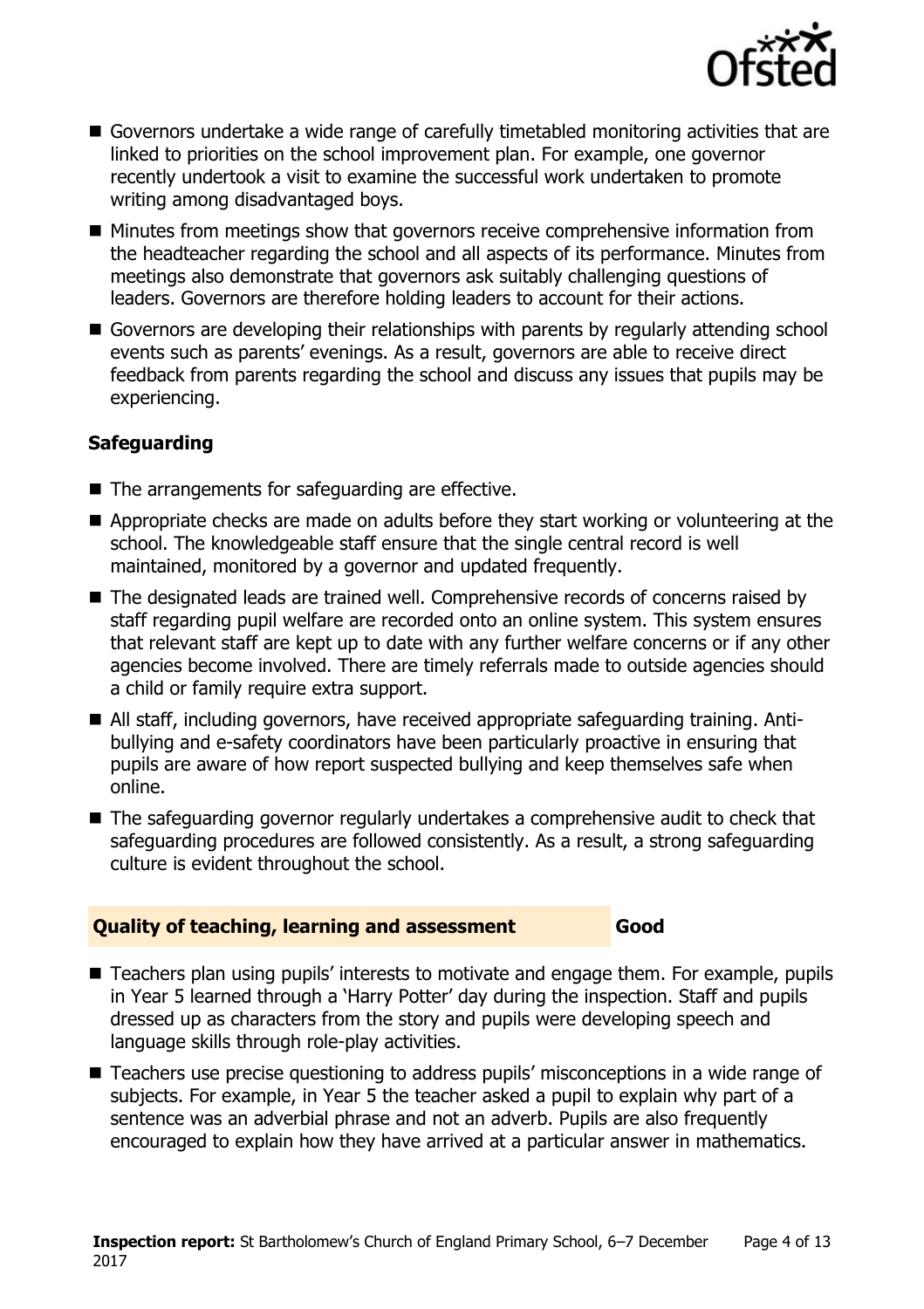

Consequently, teachers can assess if pupils have any gaps in knowledge that can quickly be addressed.

- There is an effective assessment system in place that enables teachers to accurately track the progress of pupils in reading, writing and mathematics. This information is analysed so that teachers have an accurate view of how different groups of pupils, including disadvantaged pupils and those pupils who have SEN and/or disabilities, are progressing in their classes.
- Teachers meet frequently with phase leaders to discuss individual pupils and the progress that they are making. Consequently, any gaps in pupils' knowledge are identified swiftly and support is put in place to help them improve their learning.
- Teachers have opportunities to moderate pupils work with other schools locally. This ensures that the judgements that teachers make regarding pupils' attainment and progress are accurate.
- **Phonics is taught well. Teachers ensure that children are given appropriate** opportunities to practise saying and writing letter sounds. For example, a group of Year 1 and 2 pupils were deepening their knowledge of the 'y' sound by writing 'Molly', 'dry' and 'yesterday' on whiteboards. They were then successful in finding and writing other words and sentences that contained this sound.
- Learning support assistants are a strength. They question pupils effectively in order to deepen knowledge and understanding. They understand the importance of allowing some tasks to be completed by the pupil, therefore promoting independence. Learning support assistants working alongside pupils who have SEN and/or disabilities are effective in ensuring that these pupils make good progress.
- Parents are overwhelmingly positive regarding pupils' homework. Pupils are challenged to complete a range of activities over a half term, linked to a particular topic. For example, Year 4 pupils studying the Second World War were encouraged to find facts about Anne Frank, build a model Spitfire aeroplane or design a propaganda poster.
- Parents are provided with comprehensive information regarding pupils' progress. Endof-year reports show pupils' strengths along with concise targets for improvement.
- Teachers do not always challenge pupils enough, particularly at the start of lessons. Sometimes, work is too easy and pupils are not moved on to harder work quickly enough. Therefore, pupils, including the most able pupils, do not make the progress of which they are capable.
- $\blacksquare$  Teachers do not ensure that pupils consistently present their work as neatly as they could in subjects other than English.

#### **Personal development, behaviour and welfare <b>COUNG COULDER** Outstanding

#### **Personal development and welfare**

- The school's work to promote pupils' personal development and welfare is outstanding.
- **Pupils are self-assured and confident learners. They have a very good understanding of** the school's 'CARES' code. The values of cooperation, awareness, respect, enjoyment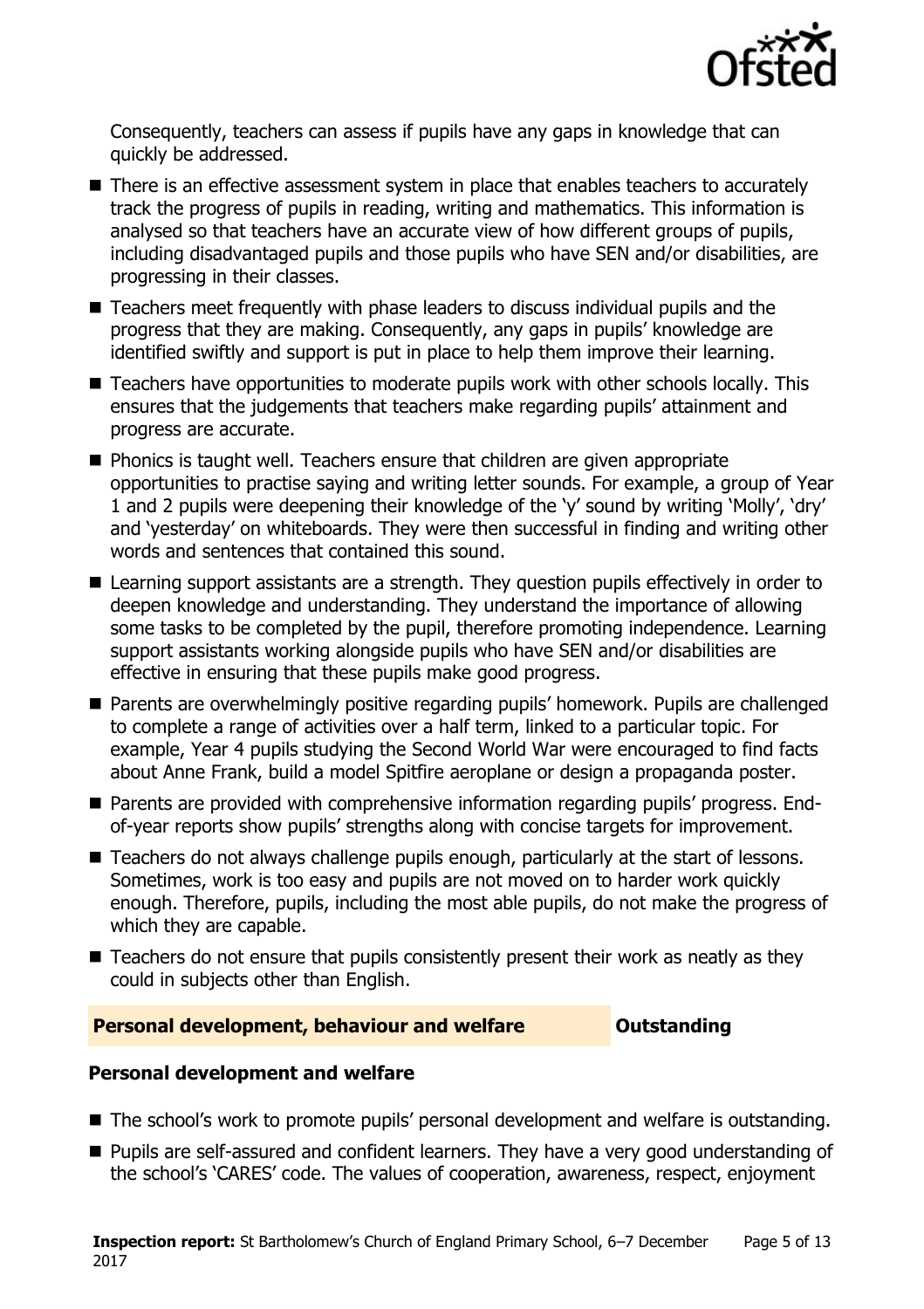

and success are visible in classrooms. Pupils throughout the school consistently demonstrate these values.

- **Pupils have an excellent understanding of how to keep themselves healthy and safe.** Pupils spoke knowledgeably regarding the benefits of eating a healthy diet and how this contributes to a leading a healthy lifestyle. Pupils enjoy the daily opportunity to run or walk a mile around the 'St Bartholomew's Badger trail'. Pupils have enhanced their strong understanding of fire and personal safety by visits from the fire brigade and local police officer respectively.
- **Pupils are adamant that incidents of bullying are extremely rare. They have a very** good understanding of the different forms that bullying can take, including online bullying. Parents' workshops have been successful in educating parents on, for example, the potential dangers of social media and age-restricted console games. Pupils in Years 5 and 6 have recently deepened their knowledge and understanding of transgender and homophobic bullying. Pupils are clear that a member of staff will deal with any reported incidents of bullying quickly and fairly. There have been no reported incidents of pupils using derogatory or aggressive language.
- **Pupils enjoy the wide variety of extra-curricular activities on offer. These include** netball, football, trigolf, gymnastics, choir and the opportunity to learn musical instruments. Pupils recently enjoyed the opportunity to sing in front of, and meet, the Archbishop of Canterbury at Leicester Cathedral.
- The democratically elected school council has been instrumental in the school gaining the eco schools 'green flag' award. The council meets frequently with the headteacher to discuss areas of the school that could be improved. One recent example is the introduction of lockers for pupils in Years 5 and 6.
- **Pupils relish the extra responsibility of being in the school sport organising crew. Older** pupils are charged with setting up sports equipment and playing games with key stage 1 pupils at lunchtimes. There are also opportunities for pupils to help organise assemblies and ensure that cloakrooms and shared resource areas are tidy.
- Pupils look forward to receiving awards in the Thursday 'well done assembly'. Proud parents watch while a variety of successes are celebrated. These include certificates for good pieces of work, sporting endeavours and for those pupils who consistently show good manners or display the school values.
- **Pupils have many opportunities to develop knowledge and understanding of faiths and** cultures different to their own. There are frequent visits to various local places of worship including a mosque, synagogue and mandir. Pupils study a different country each year to deepen their understanding of the wider world. For example, pupils in Year 3 and Year 6 study Greece and Spain respectively.
- **Pupils are active in raising money for charities both at home and around the world.** Recent examples include donations to children in need, the local food bank and a hospital in Tanzania.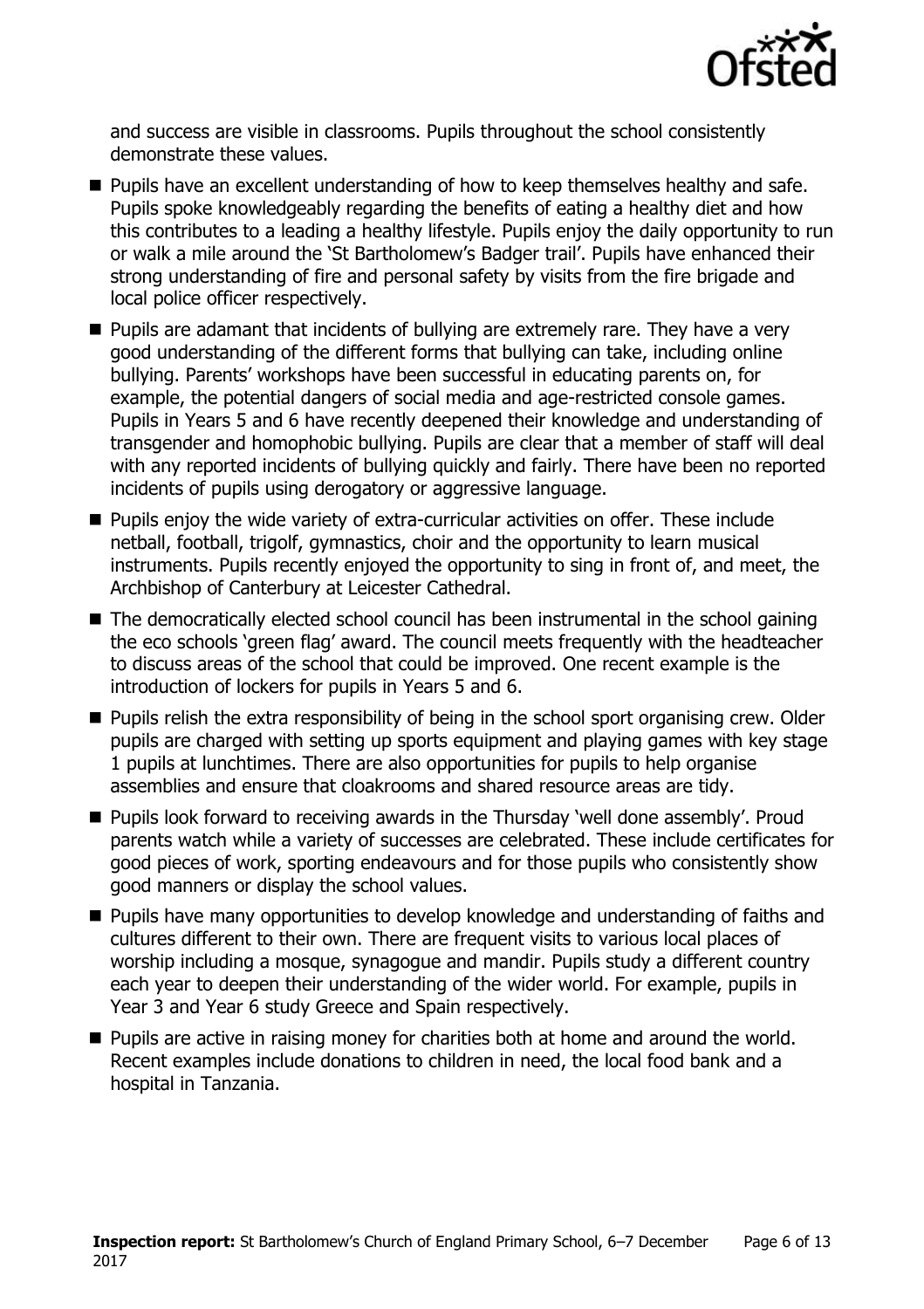

#### **Behaviour**

- The behaviour of pupils is outstanding in classrooms, corridors and when playing outside at break and lunchtimes.
- Pupils' conduct is impeccable. This is because the school's behaviour code is implemented consistently in all classrooms. The code is well known and understood by all staff and pupils. Incidents of low-level disruption in lessons are extremely rare. Lessons consistently flow extremely smoothly, without interruption, ensuring that pupils make strong progress.
- Rates of attendance, for all groups of pupils, are above national averages. The education welfare officer is effective in working with pupils and their families, where attendance has dropped. Attendance information provided by the school shows that current rates of persistent absence have improved compared with those from the last academic year.
- **Pupils look very smart in the school's uniform. Pupils are extremely polite and** respectful of visitors, with many holding doors open allowing adults to pass first. Pupils spoke enthusiastically about their learning and were keen to share recent successes in their various workbooks with inspectors.

#### **Outcomes for pupils Good**

- Inspection evidence and current assessment information provided by the school suggest that large proportions of pupils are working at age-related expectations in reading, writing and mathematics. A small number of the most able pupils are working at a greater depth in these subjects. This evidence suggests that writing is currently the weakest area of performance across all year groups.
- Evidence seen in pupils' workbooks and assessment information provided by the school indicate that all pupils, regardless of ability or background, are making good progress from their various starting points.
- Work scrutinised in books indicates that pupils across the school are making good progress in other subjects including history, science, religious education and art. Staff are aware of the importance of providing a broad and balanced curriculum that widens pupils' experiences and deepens knowledge.
- Pupils read widely and often. Pupils in Years 1 and 2 use phonic knowledge well to decode unfamiliar words. The most able readers in Years 5 and 6 report that there is a good selection of reading books in the school library to choose from.
- **Pupils'** attainment in the Year 1 phonics test has recently risen to be just above the national average. In 2017, the proportion of pupils leaving key stage 1 who achieved at the expected standard in reading, writing and mathematics was broadly in line with national averages. The proportion of pupils achieving at a greater depth was above the national averages.
- $\blacksquare$  In 2017, the proportions of pupils leaving key stage 2 who achieved at the expected standard in reading and mathematics were above national averages. The proportions who achieved at a greater depth in reading and mathematics were well above the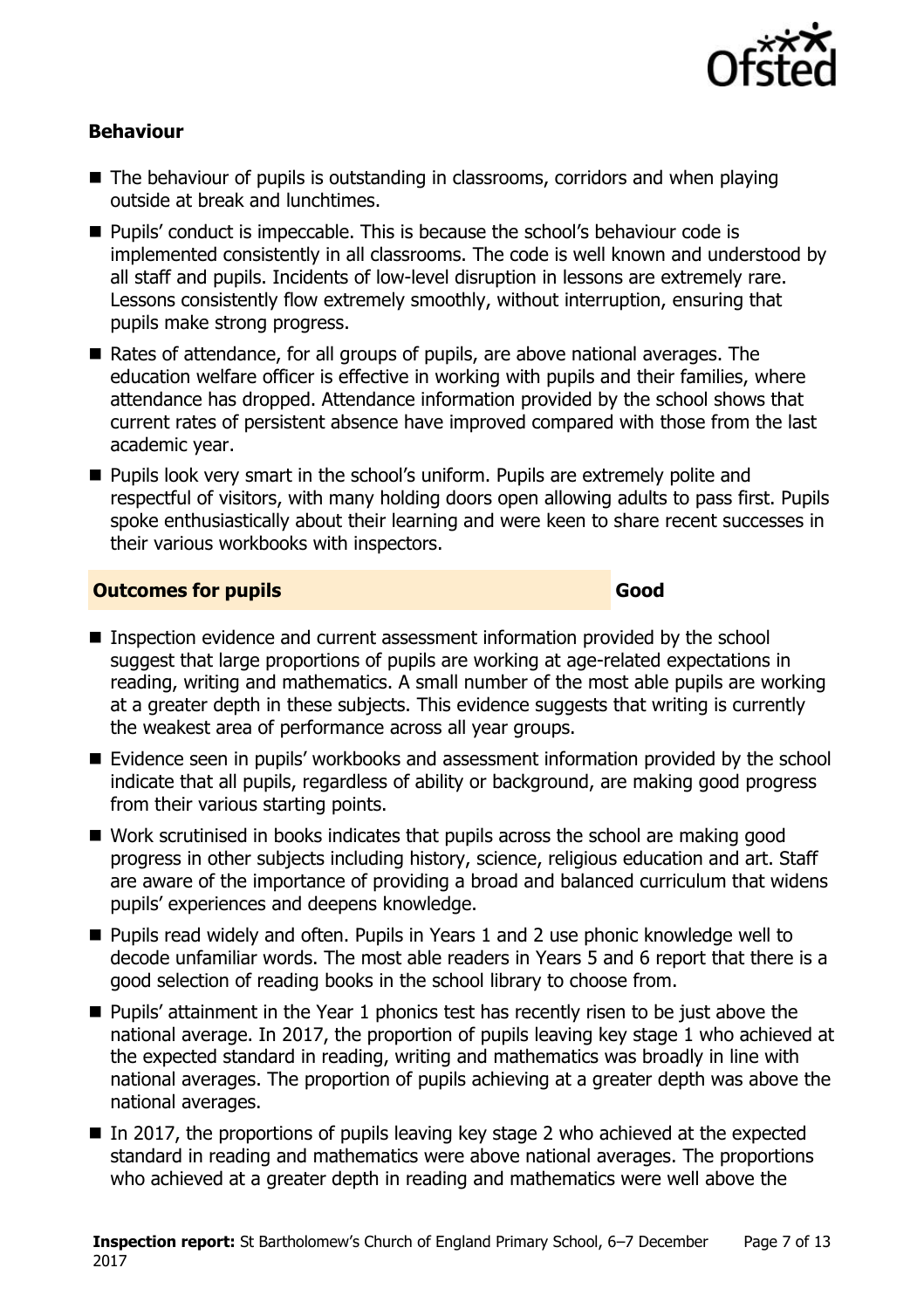

national average. The proportions of pupils who achieved at the expected level and at a greater depth in writing were in line with the national average. Pupils leaving the school are therefore prepared well for the next stage of their education.

Rates of progress made by pupils leaving key stage 2 have fluctuated recently. For example, in 2016, pupils' progress in mathematics was in the bottom 10% of schools nationally. In 2017, pupils' progress in writing was in the bottom 20% of schools nationally. Conversely, in 2017, pupils' progress in reading and mathematics was in the top 20% of schools nationally.

#### **Early years provision CONSTANDING TO A RESEARCH CONSTANDING TO A RESEARCH CONSTANDING TO A RESEARCH CONSTANDING TO A RESEARCH CONSTANDING TO A RESEARCH CONSTANDING TO A RESEARCH CONSTANDING TO A RESEARCH CONSTANDING TO**

- The majority of children enter the Reception classes with knowledge and skills that are in line with other children nationally. A small number of children enter the Reception classes with knowledge and skills below those seen in other children nationally. In 2017, the proportion of children who achieved a good level of development was above the national average. This represents very good progress from children's various starting points. Children are therefore extremely well prepared for the rigours of the Year 1 curriculum.
- Transition into the Reception classes is a strength. Staff visit all pre-school settings in the spring and summer terms. Children are frequently invited into school in order to familiarise themselves with staff and the school environment. Individual meetings are held with parents to discuss children's interests. Consequently, adults know children very well before they start at the school. Children, including disadvantaged children, therefore settle quickly and make rapid progress.
- There are effective links with outside agencies including the school nurse, the speech and language team and the specialist teaching service. Any children who require extra support are therefore identified quickly and receive the help they need swiftly. Children who have SEN and/or disabilities therefore make very good progress.
- The early years leader has an excellent overview of strengths and development areas in the Reception classes. For example, children's current slower progress in writing has been rightly identified as one area for improvement. Plans are now in place to address this and more rapid progress in writing has already been seen.
- The quality of teaching, learning and assessment is outstanding. Adults assess children effectively, therefore ensuring that next steps in learning are planned for carefully. The planned activities are wide-ranging and motivating for children to complete. During the inspection, children were thoroughly engrossed when developing their writing, number and creative skills.
- Relationships between adults and children are extremely positive. The Reception classes are very well organised, with clear routines and procedures in place. Consequently, children move between activities calmly and sensibly. Children exhibit exceptionally positive behaviour and high levels of self-control.
- Staff ensure that the indoor and outdoor environments are welcoming, bright and stimulating. Activities are planned meticulously and cover all areas of the foundation stage curriculum. Children sustain their concentration in these high-quality activities because they interest them. For example, during the inspection, groups of children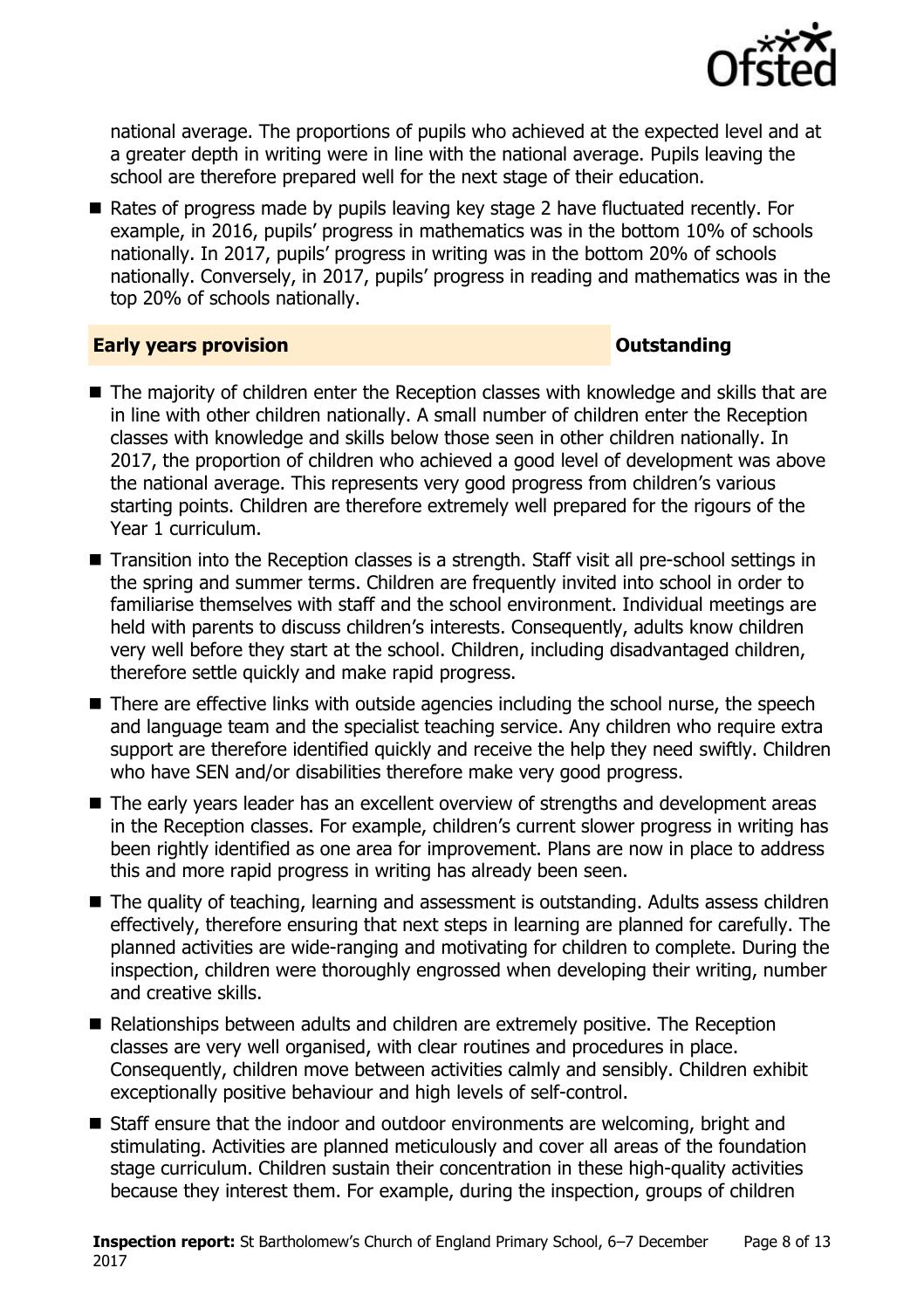

were developing speech and language skills through acting out the nativity play. Other groups were busy writing Christmas cards and others were working cooperatively making Christmas wreaths and decorating a Christmas tree.

- Children frequently experience activities and opportunities that help them to understand the wider world. For example, they have recently visited a building site and the local church. They have also learned about Diwali and experienced Chinese ribbon dancing and African drumming.
- Extra adults support children's learning extremely well. They help to extend children's vocabulary through effective questioning. They are extremely knowledgeable regarding the early years curriculum and are therefore confident when completing accurate assessments and measuring children's progress.
- Parents frequently inform staff of children's ongoing achievements through an online tool. This ensures that staff have an up-to-date picture of a child's ability and can therefore plan the next steps in their learning effectively.
- Staff are knowledgeable and very well trained regarding children's health, safety and well-being. Policies and procedures are implemented consistently across the three classes. There have been no breaches of statutory welfare requirements.
- **Parents are unanimously positive regarding the early years. One parent commented** that the early years 'is an outstanding environment that is supporting my young boy to develop as a person and academically'.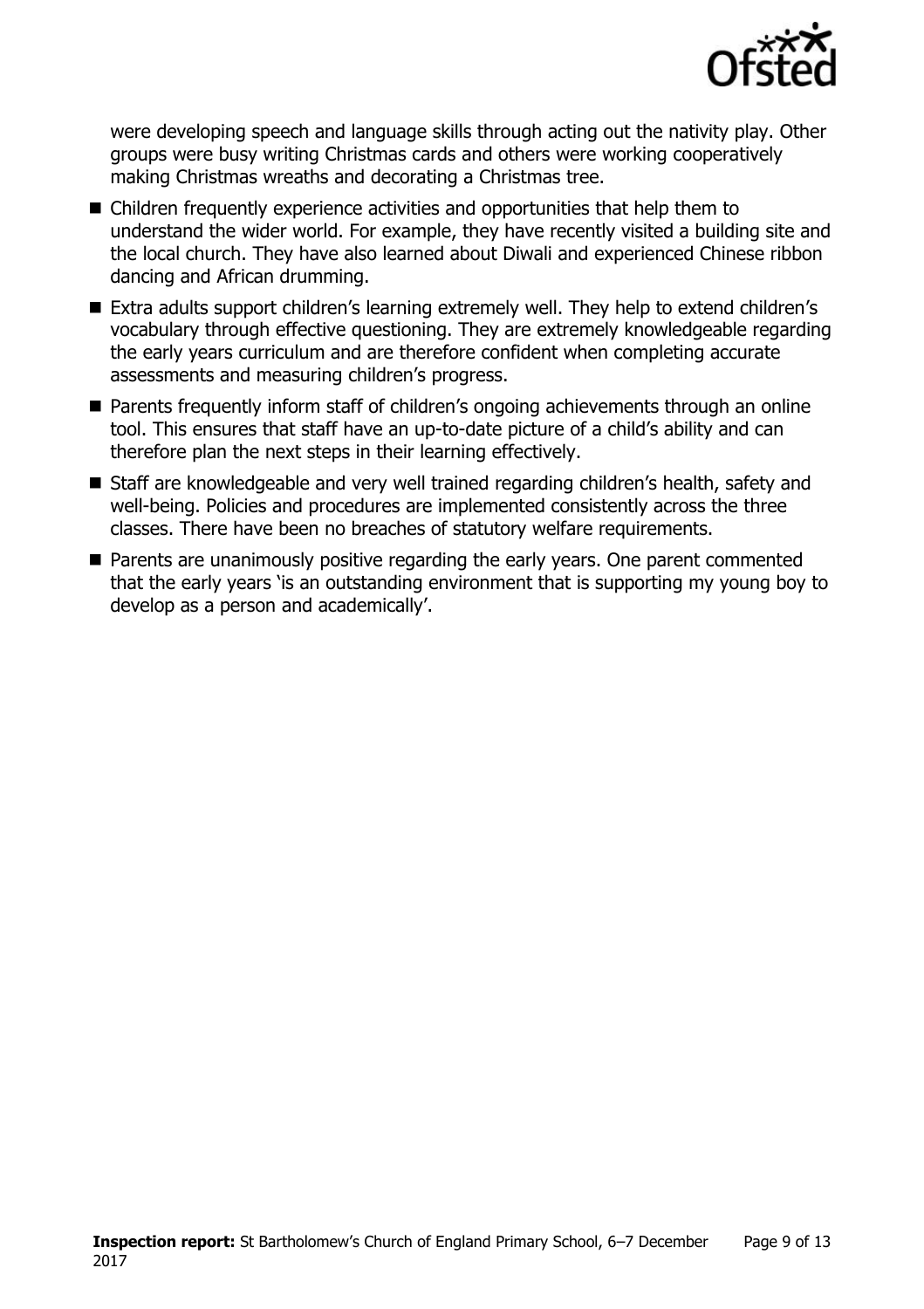

# **School details**

| Unique reference number | 120153         |
|-------------------------|----------------|
| Local authority         | Leicestershire |
| Inspection number       | 10037616       |

This inspection of the school was carried out under section 5 of the Education Act 2005.

| Type of school                      | Primary                             |
|-------------------------------------|-------------------------------------|
| School category                     | Voluntary controlled                |
| Age range of pupils                 | 4 to 11                             |
| <b>Gender of pupils</b>             | Mixed                               |
| Number of pupils on the school roll | 499                                 |
| Appropriate authority               | The governing body                  |
| Chair                               | Alan Kirk                           |
| Headteacher                         | Judith Boston                       |
| Telephone number                    | 01509412250                         |
| Website                             | www.st-bartholomews.leics.sch.uk    |
| <b>Email address</b>                | office@st-bartholomews.leics.sch.uk |
| Date of previous inspection         | 1-2 November 2012                   |

#### **Information about this school**

- The school meets requirements on the publication of specified information on its website.
- The school is a much larger than average-sized primary school and has grown rapidly over recent years.
- The proportions of pupils from minority ethnic backgrounds and those pupils who speak English as an additional language are lower than average.
- The proportion of pupils who have SEN and/or disabilities is average.
- The proportion of disadvantaged pupils supported by the pupil premium is below average.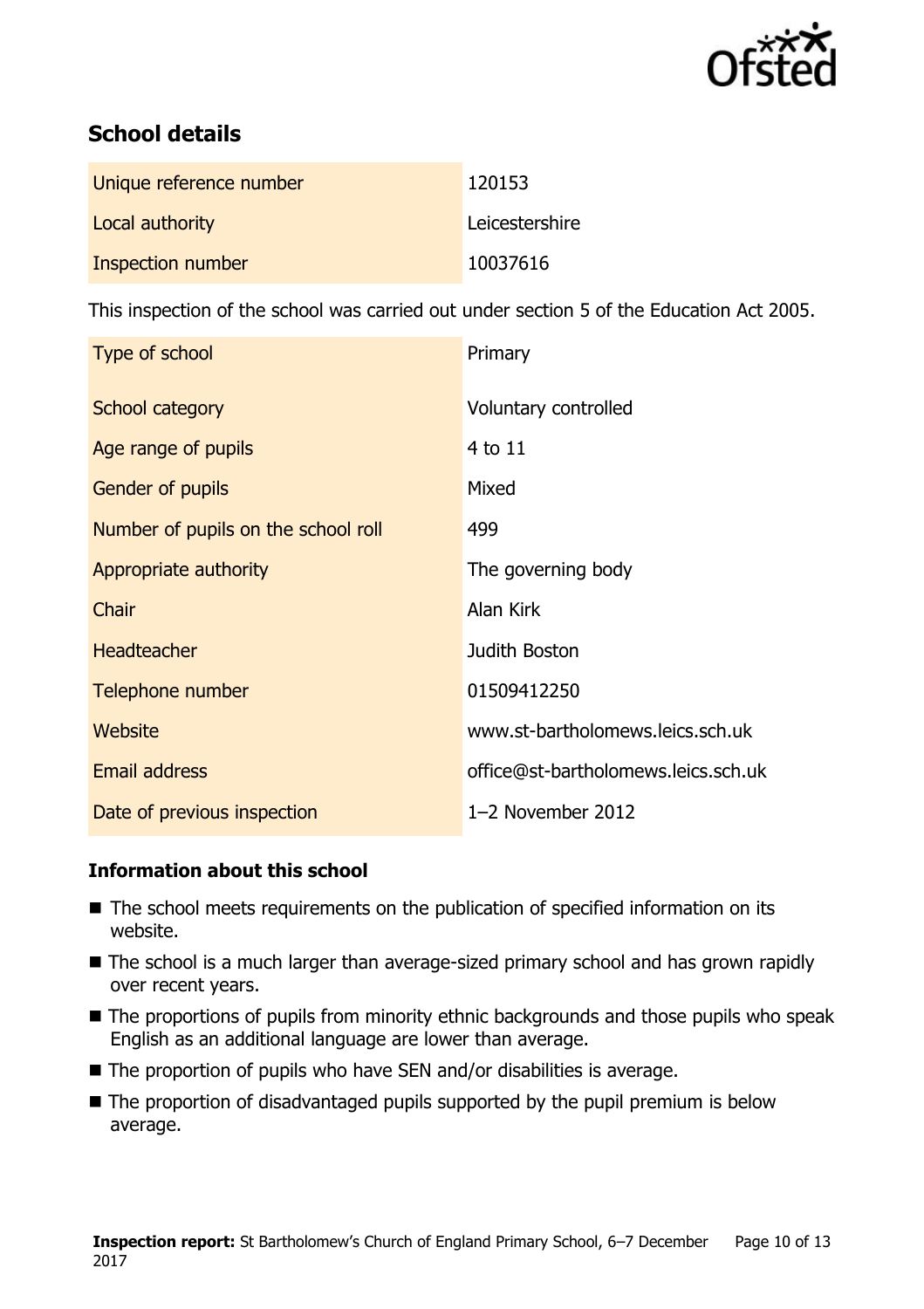

■ The school meets the government's current floor standards, which are the minimum expectations for pupils' attainment and progress in reading, writing and mathematics by the end of Year 6.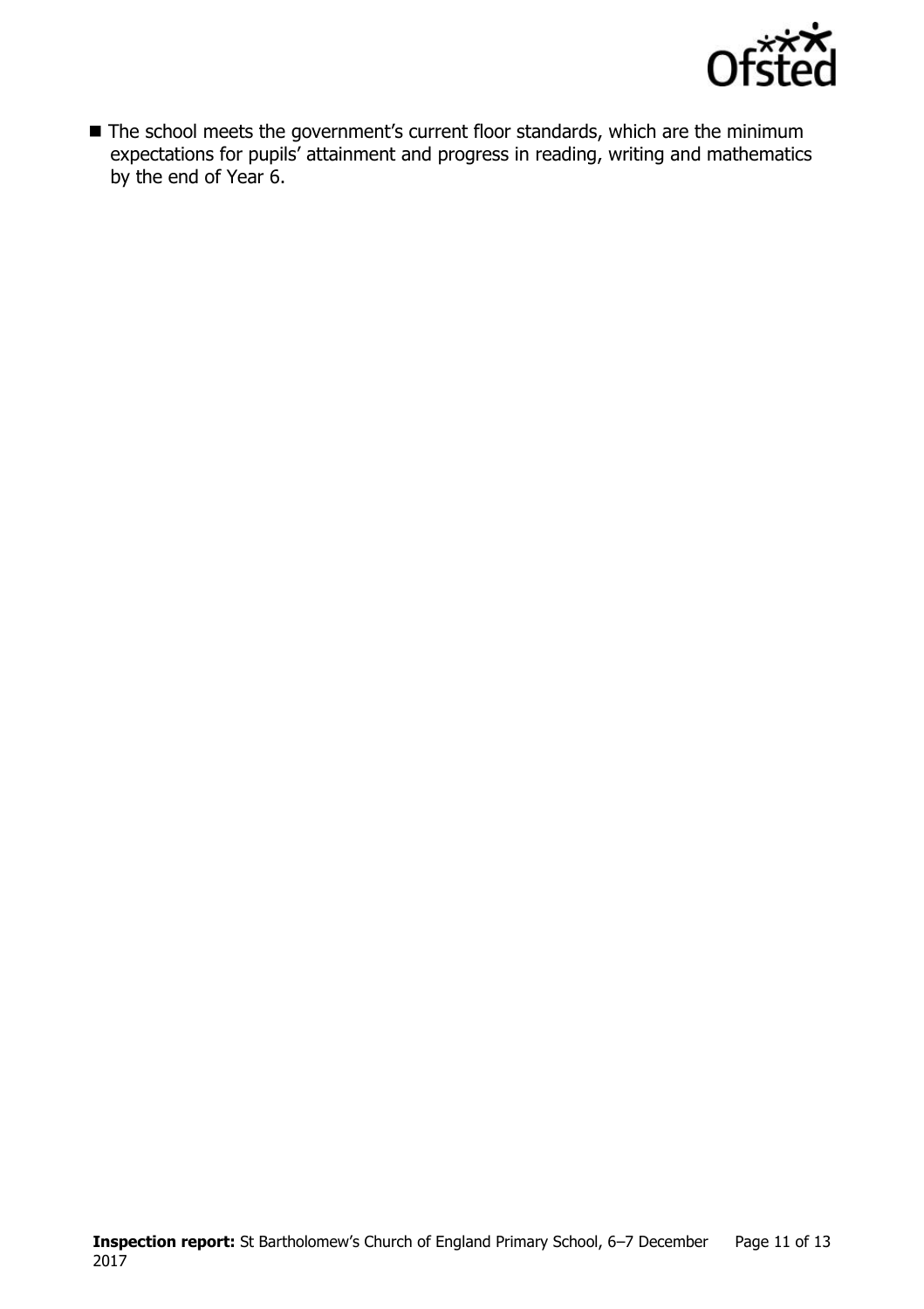

# **Information about this inspection**

- Inspectors observed lessons in all year groups and examined a wide variety of pupils' books from a range of subjects. Senior leaders sometimes accompanied inspectors on inspection activities.
- Inspectors held a range of meetings with the headteacher and assistant headteacher, subject and other leaders, a group of governors, and held a telephone call with a local authority representative. Inspectors spoke with pupils in groups, in lessons, around the school and listened to them read.
- Inspectors scrutinised a range of documents, including minutes of governing body meetings, current assessment information provided by the school, the school development plan, plans written by phase and subject leaders and records relating to safeguarding.
- Inspectors talked with parents before school and took into account 173 responses to the Ofsted's online parent questionnaire, Parent View. There were no responses to the pupil questionnaire and 26 to the staff questionnaire that were taken into account.

#### **Inspection team**

| Peter Stonier, lead inspector | Her Majesty's Inspector |
|-------------------------------|-------------------------|
| Liz White                     | <b>Ofsted Inspector</b> |
| <b>Karen Slack</b>            | <b>Ofsted Inspector</b> |